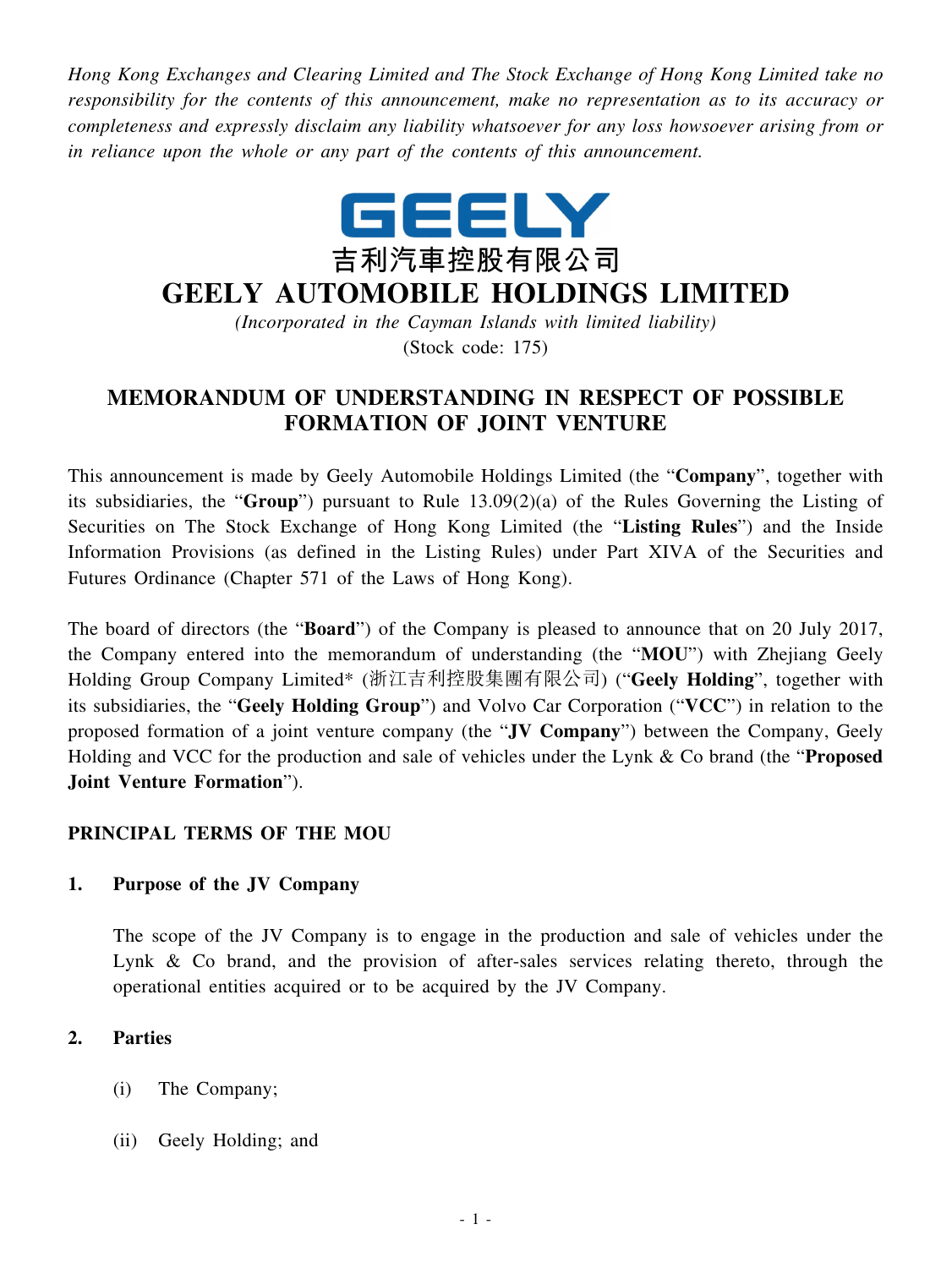(iii) VCC

## **3. Shareholding**

Subject to the entering into of the definitive agreements (the "**Definitive Agreements**"), the JV Company will be set up and the registered capital of the JV Company will be owned as to 50% by the Company, and as to 50% by Geely Holding and VCC in aggregate.

## **4. Business**

The JV Company will be established as a holding company for all relevant companies and assets engaged in operating the Lynk & Co business on a global basis. Subject to the entering into of the Definitive Agreements, the JV Company will immediately after its formation acquire, amongst others, the following entities and assets through share or assets transfer:

- (i) 100% equity interests in Kai Yue Zhangjiakou Component Manufacturing Co., Ltd.\* (凱 悅汽車大部件製造(張家口)有限公司) (the "**ZJK Plant**"), a non-wholly owned subsidiary of Geely Holding as at the date of this announcement, which will (a) be responsible for the production of vehicle models named Lynk & Co 02 (the "**Lynk & Co 02 Model**") and Lynk & Co 03 (the "**Lynk & Co 03 Model**") under the Lynk & Co brand; (b) own the intellectual properties in respect of the technologies for use in the production of the Lynk & Co 02 Model and the Lynk & Co 03 Model; and (c) bear the royalties for use of the CMA (as defined below) in the production of the Lynk & Co 02 Model and the Lynk & Co 03 Model;
- (ii) 100% equity interests in Lynk & Co Auto Sales Company Limited\* (領克汽車銷售有限  $\Diamond$ 司), a non-wholly owned subsidiary of the Company as at the date of this announcement, which will (a) be in charge of the establishment of the Lynk  $\&$  Co's dealer network, sales and marketing and after-sales services in the People's Republic of China (the "**PRC**"); (b) through a subsidiary to be established by it, own the intellectual properties in respect of the technologies for use in the production of vehicle model named Lynk & Co 01 (the "**Lynk & Co 01 Model**") under the Lynk & Co brand, bear the royalties for use of the CMA in the production of the Lynk & Co 01 Model, and purchase complete build-up units of the Lynk & Co 01 Model from Zhejiang Kingkong Automobile Company Limited\* (浙江金剛汽車有限公司) ("**Kingkong Automobile**"), the 99% equity interest of which will be transferred from the Group to Geely Holding Group, subject to compliance of the Listing Rules; and (c) through another subsidiary to be established by it, be responsible for the sale and provision of after-sales services of the Lynk & Co branded vehicles outside the PRC; and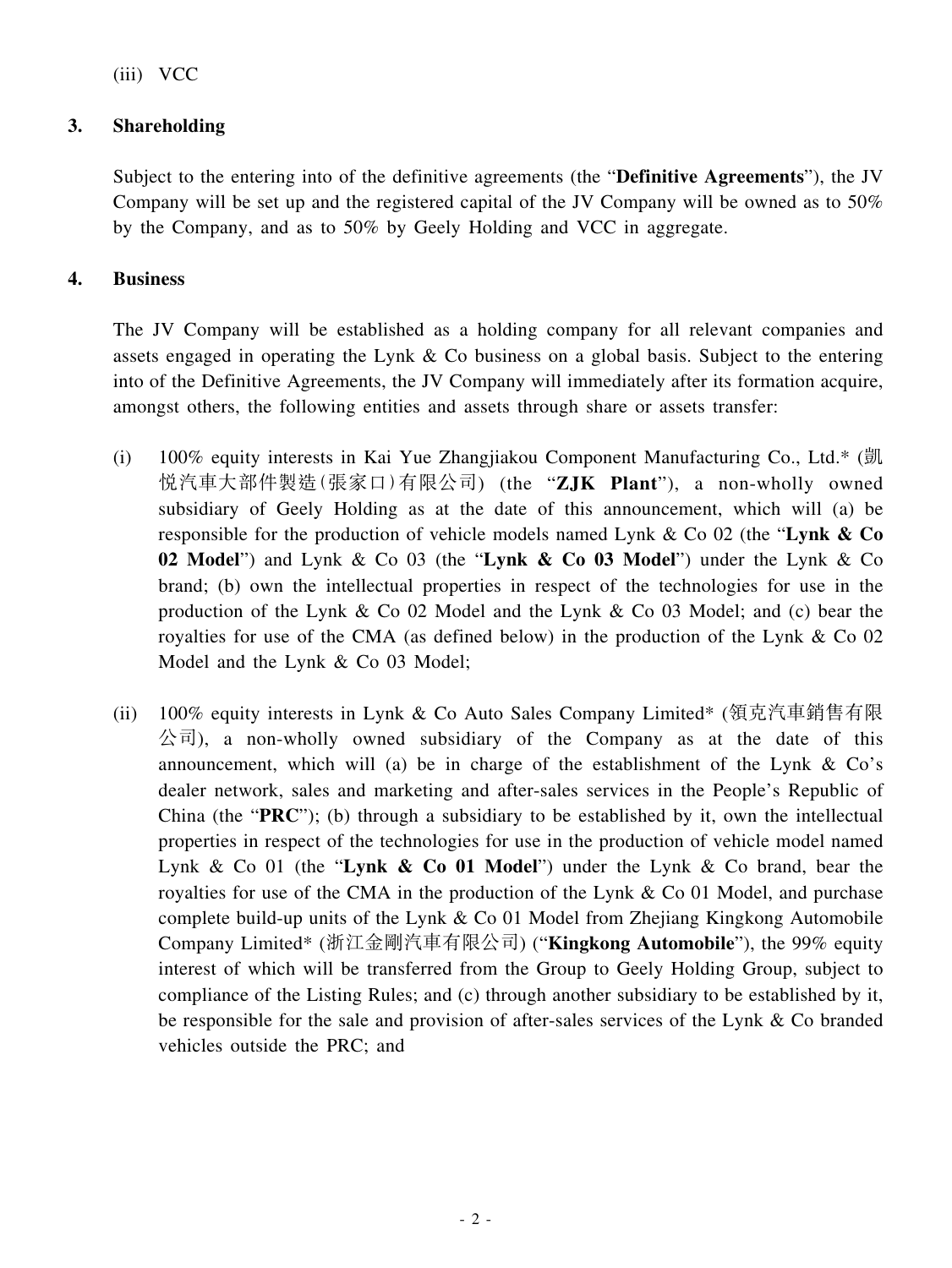(iii) the intellectual properties in respect of the technologies for use in the production of the Lynk & Co 01 Model, the Lynk & Co 02 Model and the Lynk & Co 03 Model developed by Ningbo Geely Auto Research and Development Co., Ltd.\* (寧波吉利汽車研究開發有 限公司) ("**Ningbo Research**") and China-Euro Vehicle Technology AB ("**CEVT**"), both being non-wholly owned subsidiaries of Geely Holding.

#### **5. Capital and valuation**

Valuation of any assets or business contributed to the JV Company shall have an arms' length thirty party valuation, which the parties shall adhere to.

Any future potential capital contributions shall follow the agreed final ownership structure and established governance structure. All parties shall have a right but no obligation to provide additional capital contribution.

## **6. The board of the JV Company**

The board of directors of the JV Company (the "**JV Board**") shall consist of four directors. The Company shall appoint two directors (one of whom shall act as chairman of the JV Board); Geely Holding shall appoint one director; and VCC shall appoint one director. The JV Board shall be the highest authority of the JV Company.

The Company will be responsible for the appointment of the management team responsible for the daily operation of the JV Company.

#### **7. Termination**

The MOU may be terminated upon the serving of a termination notice in writing by either party.

The MOU is intended solely as a basis for further discussion, is not intended to be, and does not constitute a legally binding obligation on any party, except for clauses regarding confidentiality, cost, governing law, disputes and termination.

## **INFORMATION ON GEELY HOLDING**

Geely Holding is a private limited liability company incorporated in Zhejiang Province, the PRC, and is beneficially wholly owned by Mr. Li Shu Fu, an executive Director and a substantial shareholder of the Company, and his associate as at the date of this announcement. Geely Holding and its subsidiaries are principally engaged in the sales of automobiles and related parts and components wholesale and retail businesses.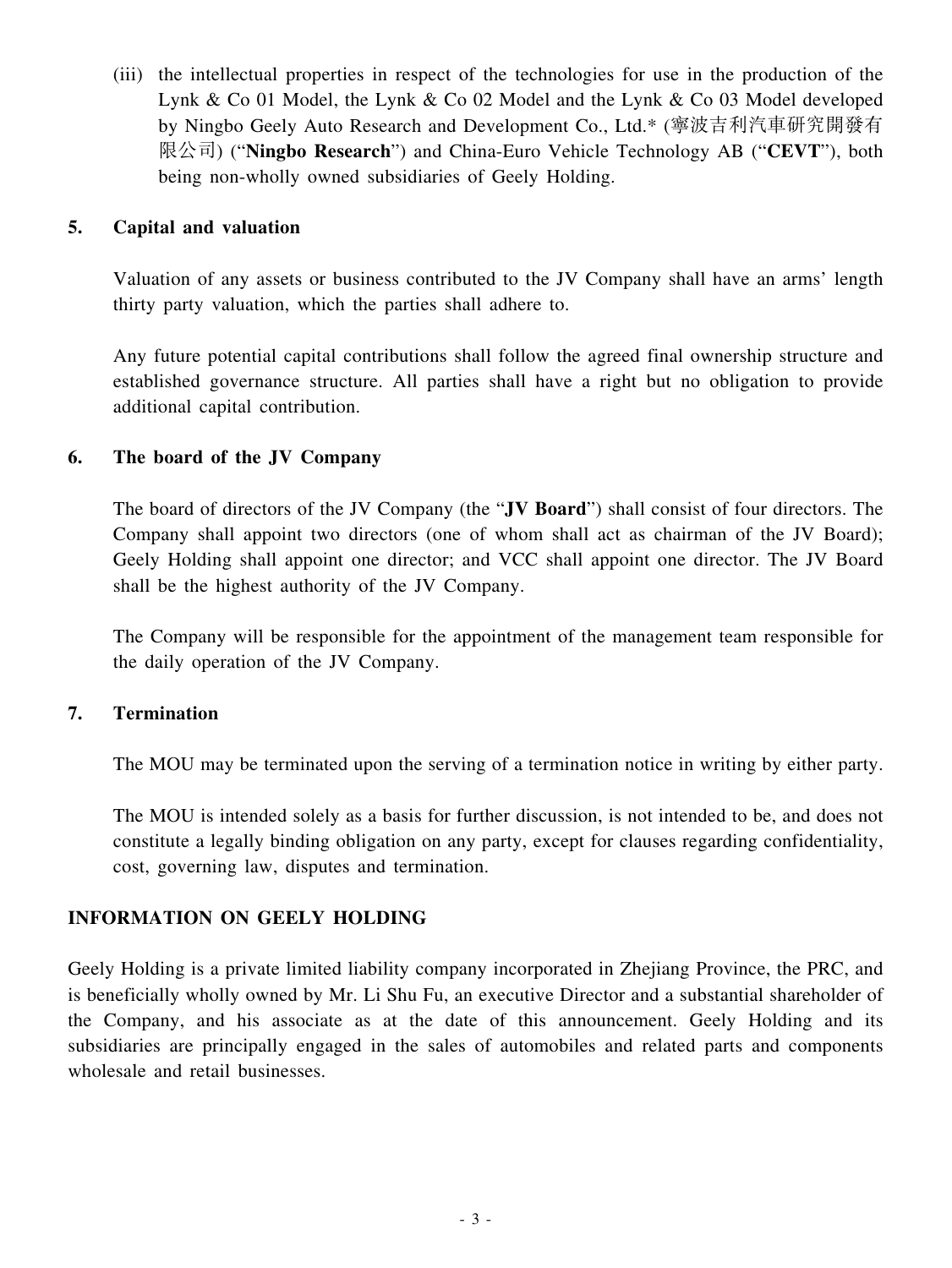#### **INFORMATION ON VCC**

VCC is a Swedish automobile manufacturer established in 1927 and headquartered in Gothenburg, Sweden, and a non-wholly owned subsidiary of Geely Holding as at the date of this announcement. VCC produces a premium range of cars including sedans, cross country, estates, and luxury sport utility vehicles ("**SUV**") with manufacturing facilities in Sweden, Belgium and the PRC.

#### **REASONS FOR AND BENEFITS OF ENTERING INTO OF THE MOU**

The Group is principally engaged in the research and development, manufacturing and trading of automobiles, automobile parts and related automobile components, and investment holding.

Subject to the materialisation of the Definitive Agreements, the JV Company will be principally engaged in the production and sale of vehicles under the Lynk & Co brand, and the provision of aftersales services relating thereto, through the operational entities acquired or to be acquired by the JV Company.

Subject to the entering into of the Definitive Agreements, the JV Company will immediately after its formation acquire, amongst others, 100% equity interests in ZJK Plant for the production of vehicles under the Lynk & Co brand (other than the Lynk & Co 01 Model). The construction work of ZJK Plant has recently been completed and it is expected that trial production will commence in the second half of 2017 before commercial production can take place in early 2018. The manufacturing of the Lynk & Co 01 Model, which is expected to be launched in the fourth quarter of 2017, will be handled by Kingkong Automobile which will act as the original equipment manufacturer of the Lynk & Co 01 Model upon completion of the transfer of the 99% equity interests in Kingkong Automobile from the Group to Geely Holding Group, subject to compliance of the Listing Rules; all other models included in the current plans of Lynk & Co business will be manufactured in the ZJK Plant.

The Group's cooperation with VCC has been mainly through CEVT, a research and development centre based in Lindholmen Science Park in Gothenburg, Sweden and a non-wholly owned subsidiary of Geely Holding, which VCC has provided valuable assistance to its establishment and contributed tremendously to the development by it of a new compact modular architecture for use in the development of compact models equipped with the relevant specifically designed powertrain system (the "**CMA**"). The CMA will deliver not only world-class product technologies and attributes, but also cost savings in terms of development, testing and sourcing, which lead to the realisation of significant economies of scale.

In addition to the development of the CMA, CEVT, together with Ningbo Research, a research and development centre and a non-wholly owned subsidiary of Geely Holding, are in the process of developing technologies for use in the production of the Lynk & Co 01 Model, the Lynk & Co 02 Model and the Lynk & Co 03 Model. The production of the Lynk & Co 01 Model, the Lynk & Co 02 Model and the Lynk & Co 03 Model will require the utilisation of the CMA as well as the technologies developed by CEVT and Ningbo Research as described above.